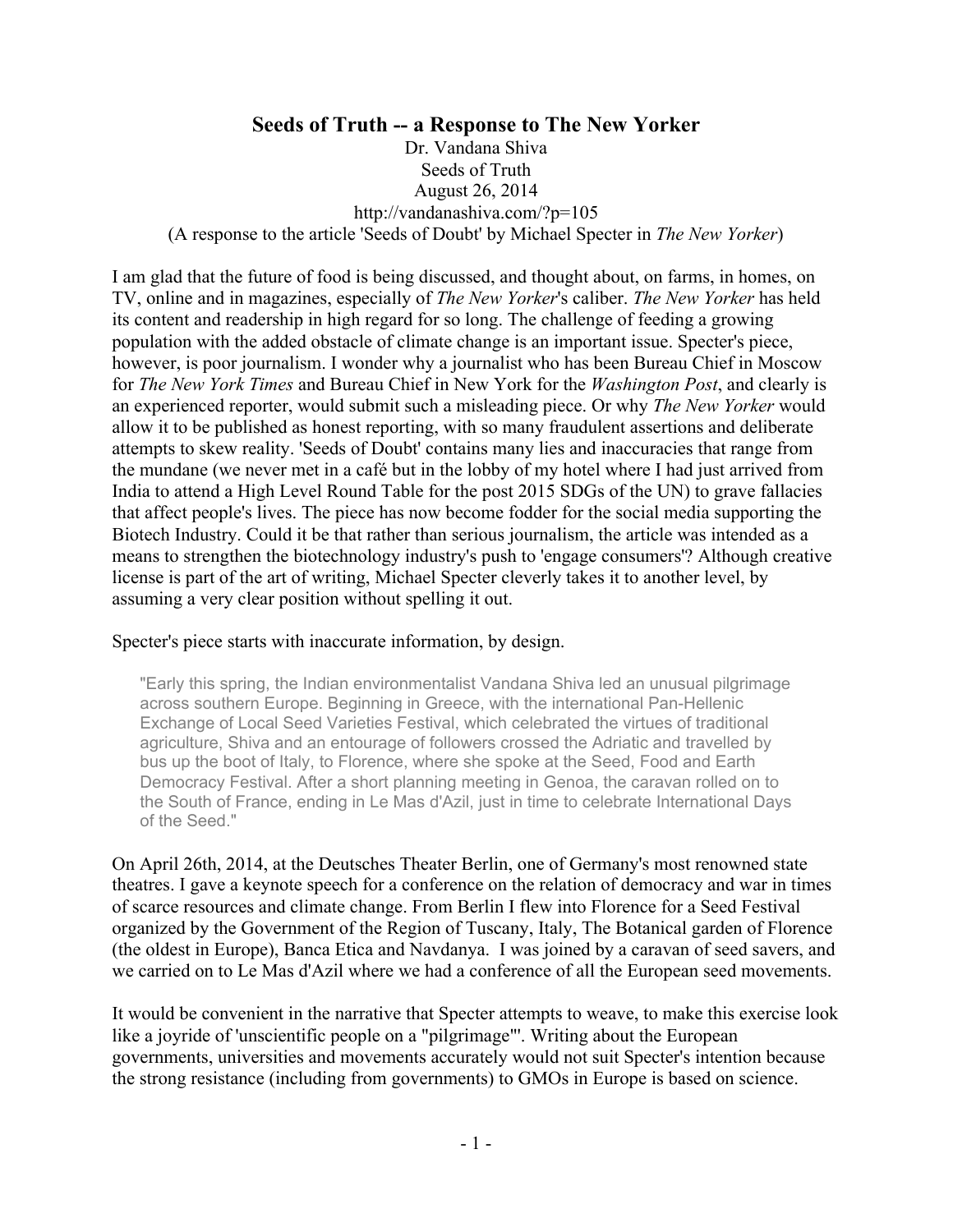My education doesn't suit his narrative either: a Ph.D. on the 'Hidden Variables and Non-locality in Quantum Theory'. Specter has reduced my M.Sc. Honors in Physics to a B.Sc. for convenience. Mr. Specter and the Biotech Industry (and *The New Yorker*, by association) would like to identify the millions of people opposing GMOs as unscientific, romantic, outliers. My education is obviously a thorn in their side.

"When I asked if she had ever worked as a physicist, she suggested that I search for the answer on Google. I found nothing, and she doesn't list any such position in her biography."

Specter has twisted my words, to make it seem like I was avoiding his question. I had directed him to my official website since for the past few months I have repeatedly been asked about my education. The Wikipedia page about me has been altered to make it look like I have never studied science. The Biotech Industry would like to erase my academic credentials. I have failed to see how it makes me more or less capable of the work I do on evolving and ecological paradigm of science. I consciously made a decision to dedicate my life to protect the Earth, its ecosystems and communities. Quantum theory taught me the four principles that have guided my work: everything is interconnected, everything is potential, everything is indeterminate, and there is no excluded middle. Every intellectual breakthrough I have made over the last 40 years has been to move from a mechanistic paradigm to an ecological one. I had the choice to continue my studies in the foundations of Quantum Theory at the Tata Institute of Fundamental Research (TIFR) or to take up a research position in interdisciplinary studies on science policy at IIM, Bangalore. I chose the latter because I wanted a deeper understanding of the relationships between science and society.

This was my email response to Specter, copied to the editor of *The New Yorker*, David Remnick (the following is transcribed from a graphic in the original article - http://vandanashiva.com/wordpress/wp-content/uploads/2014/08/Specter-Email-for-Response-723x1024.jpg):

**Some questions that I wish I could have asked in person**

| Vandana Shiva <redacted></redacted>                                  |
|----------------------------------------------------------------------|
| Michael Specter REDACTED, michREDACTED                               |
| REDACTED, REDACTED                                                   |
| <b>REDACTED</b>                                                      |
| Subject: Re: Some questions that I wish I could have asked in person |
| Wednesday, June 18, 2014 8:37 PM                                     |
| 21KB                                                                 |
|                                                                      |

#### Dear Mr. Specter,

As per your initial email, quoted below, I was under the impression that you were pursuing a story on 'globalisation and the future of food'. Your questions to this effect, however, appear to be more interested in my academic qualifications of four decades ago than a genuine journalistic inquiry into globalisation and it's consequences for the poor.

Please find a link to my biography here, which includes both my academic qualification as well as a list of books and publications in which the arguments you have asked me to rehash for this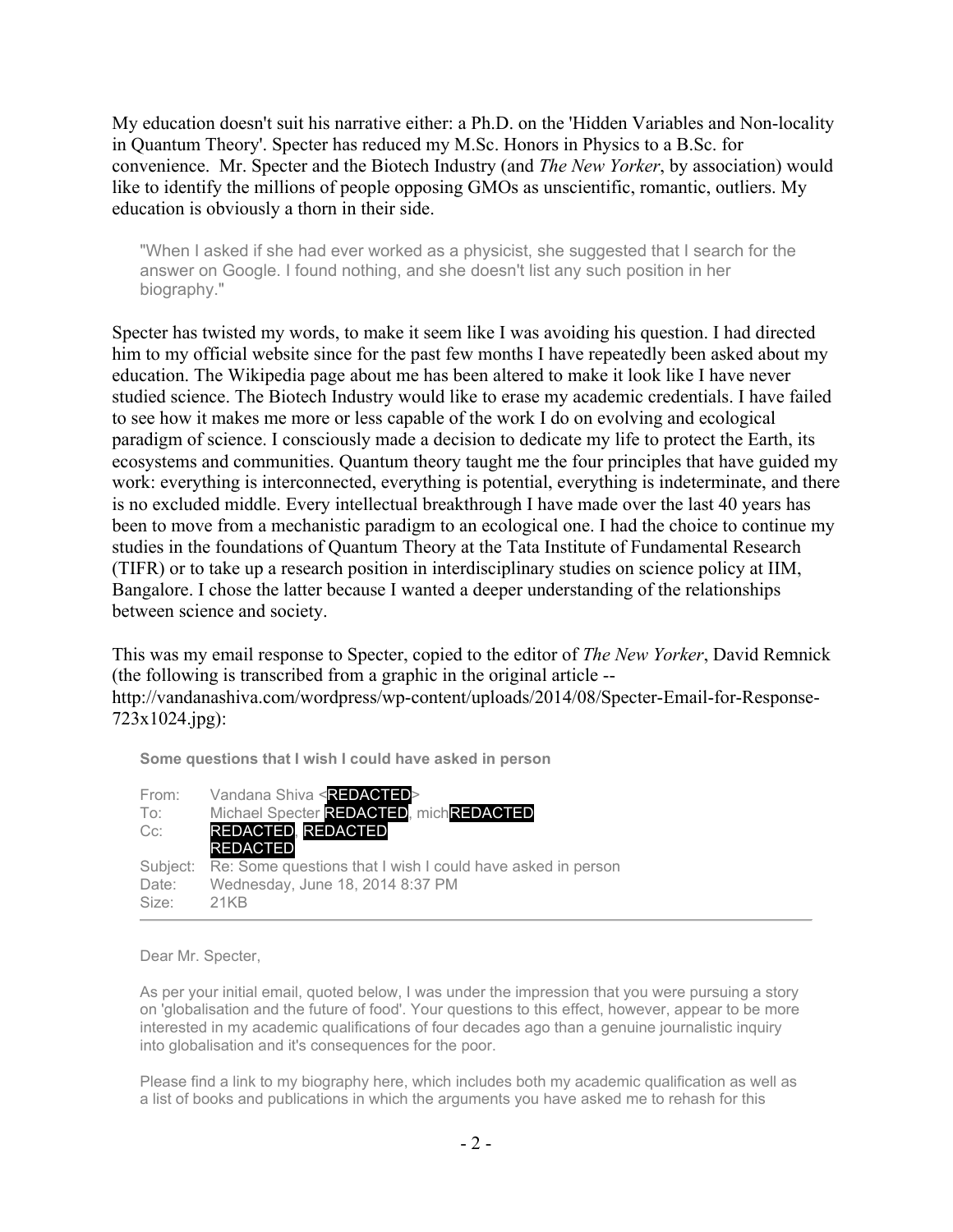interview are clearly laid out and referenced. If you have trouble finding the correct book, a Google search for their synopses should suffice.

For photographs, please write to **REDACTED** 

Best

Dr. Shiva

From Michael Specter <REDACTED>

Subject: New Yorker Story about globalization and you Date: 13 March 2014 2:39:52 am IST

## To: REDACTED

 Dear Dr. Shiva: I am a staff writer at the New Yorker and I focus on science and the environment. I am planning to write a long story over the next month or two on the future of food - and how globalization has effected the developing world (mostly with regard to agriculture and food, but in general, too.) I would want to concentrate on you and the work you do - which means you would have to waste some time on me. My hope is that I could come to India in about two weeks and be there for a week or ten days. I could see and speak to you then (and go wherever you go if you permit.) In fact, if you were traveling at all out of Delhi that would make it more useful (though we can figure that out later.) I am sure you know a bit about the New Yorker; one thing I can promise is that you would be able to have a fuller airing of your views than you have had in any other publication. We have a million subscribers but the stories also whip around the internet.

Well, I don't mean to go on. Getting your take on these events in agriculture (and not just in India, but I am interested in the world - particularly Africa, too.) would be fantastic.

Best

-- Michal Specter Staff Writer The New Yorker REDACT Phone: (Work, Cell, SMS)REDACT

A tight schedule must have kept Specter from mentioning Africa in his piece, although he intended to, given that a considerable amount of the world's poor are also in Africa and must be fed. But Africa might not have needed addressing, probably because the Biotech Industry is happy with the progress they are making in deploying GMO cotton and banana in Africa. In the US, six-week human trials of these bio-fortified bananas are happening as I write this. And what are these bananas? They are bananas into which they have put a gene found in another variety of banana that has elevated levels of Beta-Carotene. They could have just used the banana with higher Beta-Carotene if the intent was to alleviate Vitamin A Deficiency, but there's no money in that.

Specter calls me a *Brahmin*, which is inaccurate and a deliberate castist aspersion, insinuating falsely, elitism. '*Shiva*' is not a Brahmin caste name. My parents consciously adopted a caste-less name as part of their involvement in the Indian Independence Movement that included a fight against the caste system. But this is inconvenient to Specter's narrative.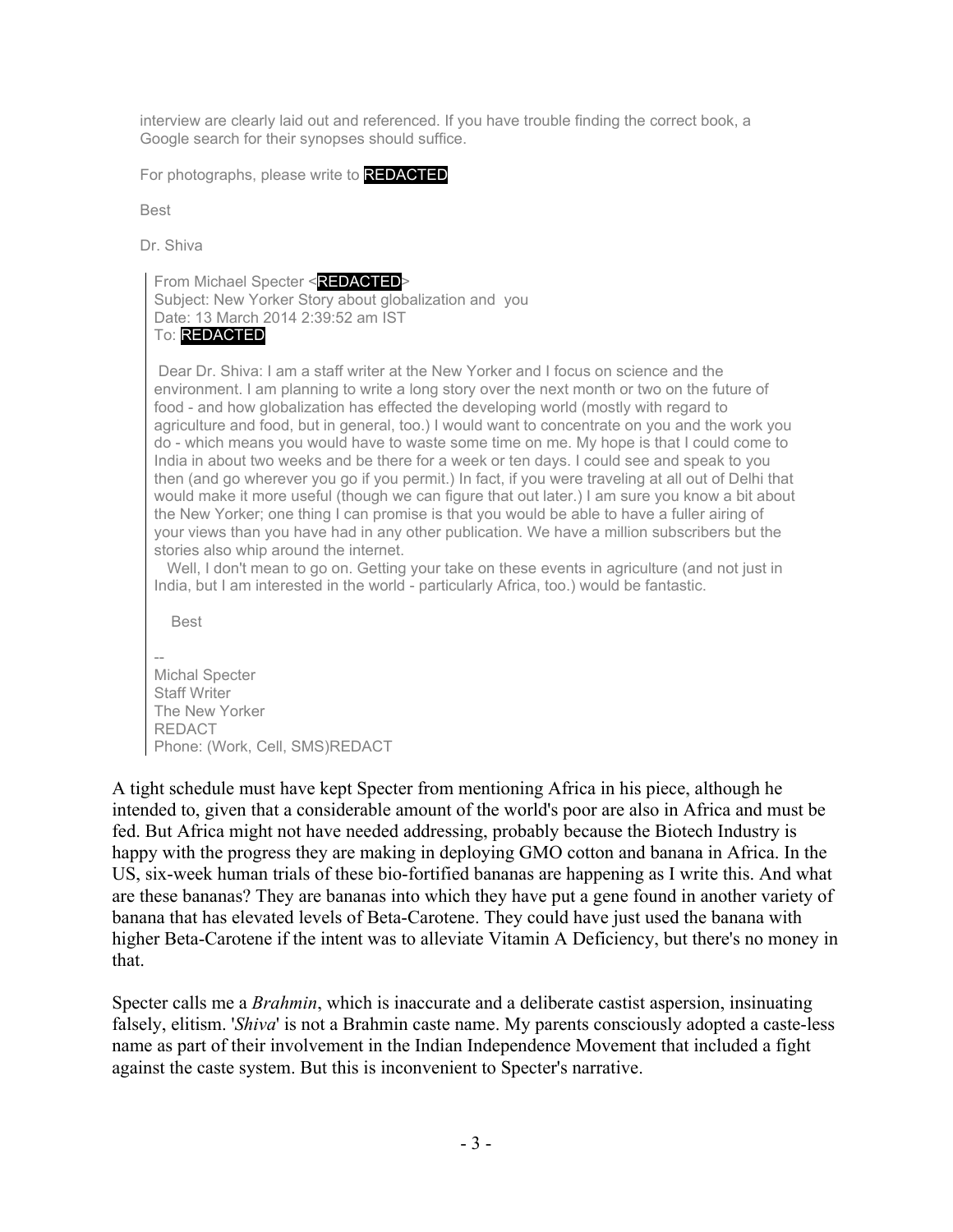#### Specter's gift for half-truths is evidenced when he says:

"Shiva said last year that Bt-cotton-seed costs had risen by eight thousand per cent in India since 2002. In fact, the prices of modified seeds, which are regulated by the government, have fallen steadily."

"Bt-cotton-seed costs had risen by eight thousand per cent in India since 2002" is incorrect. I did not say that. The cost of cotton seed after the 2002 approval of Bt-cotton, when compared to the price of cotton seed before Monsanto entered the market in 1998, has increased exponentially. The percentage was used in reference to this increase. I was a little conservative when I said "8000%", since I didn't maximize the number for effect. I'm not predisposed to hyperbole. I am grateful to Specter for pointing this out. I'll redo the math now.

Monsanto entered the Indian market illegally in 1998, we sued them on 6th Jan in 1999. Before Monsanto's entry to the market, local seeds cost farmers between rup5 and rup10 per kg. After Bt Cotton was allowed into the market Monsanto started to strengthen its monopoly through (i) 'Seed Replacement', in which Monsanto would swap out farmers seeds with their own, claiming superiority of their 'product', and (ii) 'Licensing Agreements' with the 60 companies that were providing seeds in the Indian market at the time. Monsanto ensured a monopoly on cotton seeds in India and priced the seeds at rup1,600 for a package of 450 gms (rup3555.55 per kg, out of which the royalty component was rup1,200). rup3555.55 is approximately 711 times rup5, the pre-Bt price. The correct percentage increase would be 71,111%. It is this dramatic price increase that I always talk about.

The reduction of prices that Specter mentions was because the State of Andhra Pradesh and I took the issue to the Monopoly and Restrictive Trade Practices Commission (India's Anti-Trust Court) and Monsanto was ordered, by the MRTP Court and the Andhra Pradesh Government, to reduce the price of its seed. Monsanto did not willfully reduce its prices, nor was an "Invisible Hand" at work. He quotes the Farmers Rights Clause in Indian law from the Plant Variety Protection and Farmers Rights Act, deliberately misnaming a clause as an act, misleading anyone who might want to do some research of their own, as many readers of *The New Yorker* do.

"Shiva also says that Monsanto's patents prevent poor people from saving seeds. That is not the case in India. The Farmers' Rights Act of 2001 guarantees every person the right to "save, use, sow, resow, exchange, share, or sell" his seeds. Most farmers, though, even those with tiny fields, choose to buy newly bred seeds each year, whether genetically engineered or not, because they insure better yields and bigger profits."

I do say Monsanto's patents prevent poor people from saving seeds. They prevent anyone who is not 'Monsanto' from saving or having seeds including researchers and breeders. This is true in most parts of the world. Specter makes it appear as though Indian farmers are protected and have always been, merely by mentioning "The Farmers' Rights Act of 2001". I happen to have been a member of the expert group appointed by our Agriculture Ministry to draft that very act. We have worked very hard to make this happen and I am very proud of the fact that India has built Farmers Rights into its laws. But the farmers are not completely protected since Monsanto has found clever ways around the laws, including collecting Royalties renamed as 'Technology Fees'. This issue has many pending cases in Indian courts.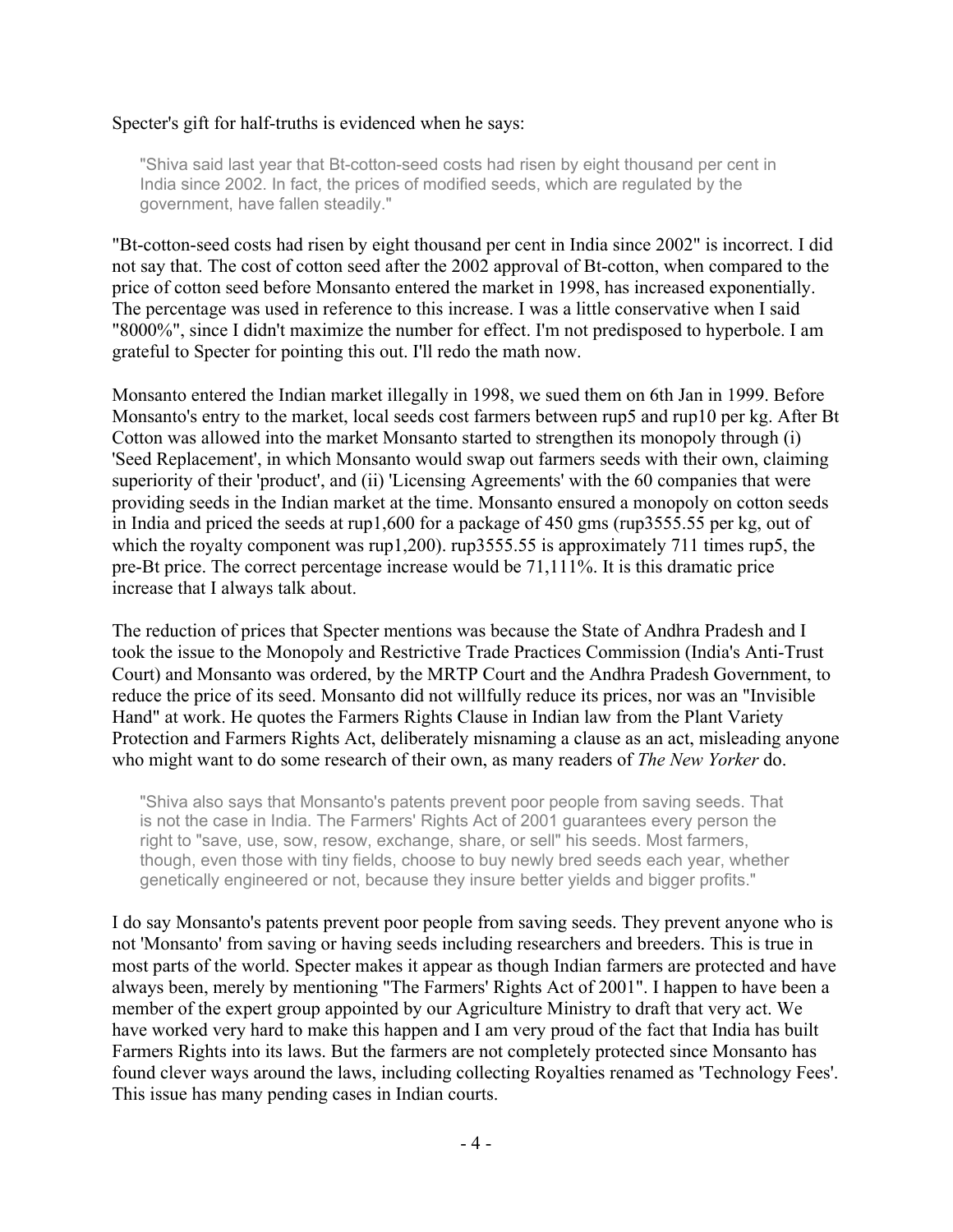This section in Specter's piece is designed to deliberately break the established connections between GMOs, Seed Patents and IPRs, and mislead his readers to echo Monsanto's attempt to hide the catastrophic implications of a seed monopoly and Bt-Cotton's failure in India as it tries to enter new markets in Africa proclaiming it's success in India. Indian farmers can't choose to buy genetically modified or hybrid varieties. Choosing would require choice, an alternative. Monsanto has systematically dismantled all alternatives for the cotton farmer. Monsanto's hold on corn, soya and canola is almost as strong as their monopoly on cotton. Approximately \$10 billion is collected annually from U.S. farmers by Monsanto, as royalty payments. Monsanto has been sued for \$2.2 billion by Brazilian farmers for collecting royalty on farm-saved seeds. The seed market is no longer governed by market forces. The element of choice is missing altogether. The farmer can only choose if he has an option.

In its evidence to the Parliamentary Standing Committee on Agriculture, the Monsanto representative admitted that half the price of Monsanto seeds is royalty. My work and the work of movements in India, has prevented Monsanto from having patents on living resources and biological processes. Article 3(J) of our patent clause was used by the Indian Patent Office to reject Monsanto's broad claim patent application on climate resilient seeds. In other countries that do not share our history, Monsanto uses such patents to sue farmers, such as Percy Schmeiser in Canada (for \$200,000) as well as 1,500 other farmers in the US. In the case of *Monsanto vs Bowman*, Monsanto sued a farmer who had not even purchased seeds from them.

If Specter had really listened, he would have heard what I was actually saying about seed monopolies, even if it was inconvenient to his story. I'm sure that during his research over the last 8 months, he would have come across at least some of these examples of oppression.

"Although India bans genetically modified food crops, Bt cotton, modified to resist the bollworm, is planted widely. Since the nineteen-nineties, Shiva has focused the world's attention on Maharashtra by referring to the region as India's "suicide belt," and saying that Monsanto's introduction of genetically modified cotton there has caused a "genocide. "There is no place where the battle over the value, safety, ecological impact, and economic implications of genetically engineered products has been fought more fiercely. Shiva says that two hundred and eighty-four thousand Indian farmers have killed themselves because they cannot afford to plant Bt cotton. Earlier this year, she said, 'Farmers are dying because Monsanto is making profits—by owning life that it never created but it pretends to create. That is why we need to reclaim the seed. That is why we need to get rid of the G.M.O.s. That is why we need to stop the patenting of life.'"

If Specter had actually travelled across the cotton belt in Maharashtra State (surely the Monsanto office could have easily directed him there), he would have heard from his trusted sources that there is a decline in Bt Cotton cultivation in favor of Soy Bean due to failed Bt crops. He would have heard of Datta Chauhan of Bhamb village who swallowed poison on November 5, 2013, because his Bt cotton crop did not survive the heavy rains in July that year. He would have heard of Shankar Raut and Tatyaji Varlu, from Varud village, both who committed suicide due to the failure of their Bt Cotton. Tatyaji Varlu was unable to repay the Rs. 50,000 credit through which he received seeds. Specter could have met and spoken to the family of 7 left behind by Ganesh,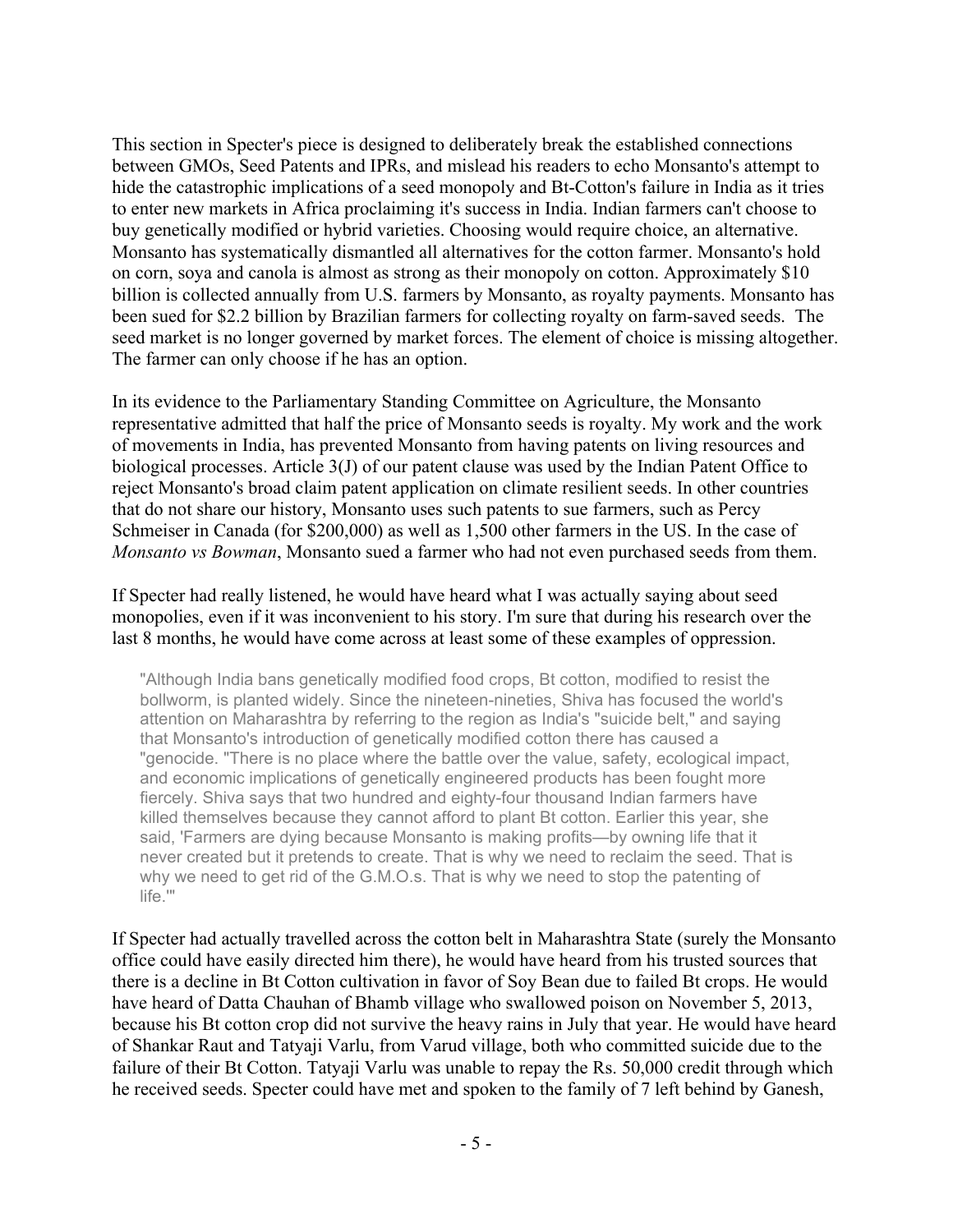in Chikni village, following the repeated failure of his Bt Cotton crop. Ganesh had no option but to buy more Bt Cotton and try his luck multiple times because Bt Cotton was the only cotton seed in the market, brilliantly marketed under multiple brand names through Licensing Arrangements that Monsanto has with Indian companies. Multiple packages, multiple promises but the contents of each of those expensive packets is the same: it's all Bt. It's vulnerable to failure because of too much or too little water, reliant on fertilizer, and susceptible to pests without pesticide, all additional costs. The farmer, with a field too small to impress Specter, does not choose Bt Cotton of his free will. That choice is dictated by the system Specter attempts to hail.



Specter and the BioTech twitter brigade have found resonance and are harping on my *"confusing a correlation with causation"*. Allow me to explain the *cause* to these scientific and rational people and hopefully help them pull their heads out of the sand.

By destroying the alternative sources of seed, as I explained earlier, a monopoly was established. Promises were made of higher yield and a reduction of pesticide costs to initially woo farmers. With a monopoly, Monsanto increased the price of seeds since it didn't have to compete in the market. In India, the agents that sell Monsanto seeds also sell the pesticides and fertilizer, on credit. A Bt Cotton farmer starts the cultivation season with debt and completes the cycle with the sale of the crop after multiple applications of fertilizer and pesticide acquired on more credit. As the Bt-toxin was rendered useless, the crop was infested by new pests and yields of Bt Cotton started to decline, more fertilizer and pesticide were purchased and used by the farmers in the hope of a better yield next time around, destroying soil health. Degraded soil led to lower yields and further financial losses to the farmers. Many farmers would plant seed from another brand, not knowing it was the same exact Monsanto seed Bollguard, and that it would not fare any better and would require more fertilizer and pesticide than before, going deeper and deeper into debt. This cycle of high cost seeds and rising chemical requirements is the debt trap, from which the farmers see no escape, and which drives these farmers of the cotton belt to suicide. There is a *cause* for each and every farmer taking his own life, he is not driven to it by correlation. And the *cause is a high cost monopoly system* with no alternative. If it were any other product, Monsanto would be liable for false advertising, and a product liability claim due to intentional misrepresentation regarding Bt Cotton. Specter promotes a system of agriculture that fails to deliver on its promises of higher yield and lower costs and propagates exploitation.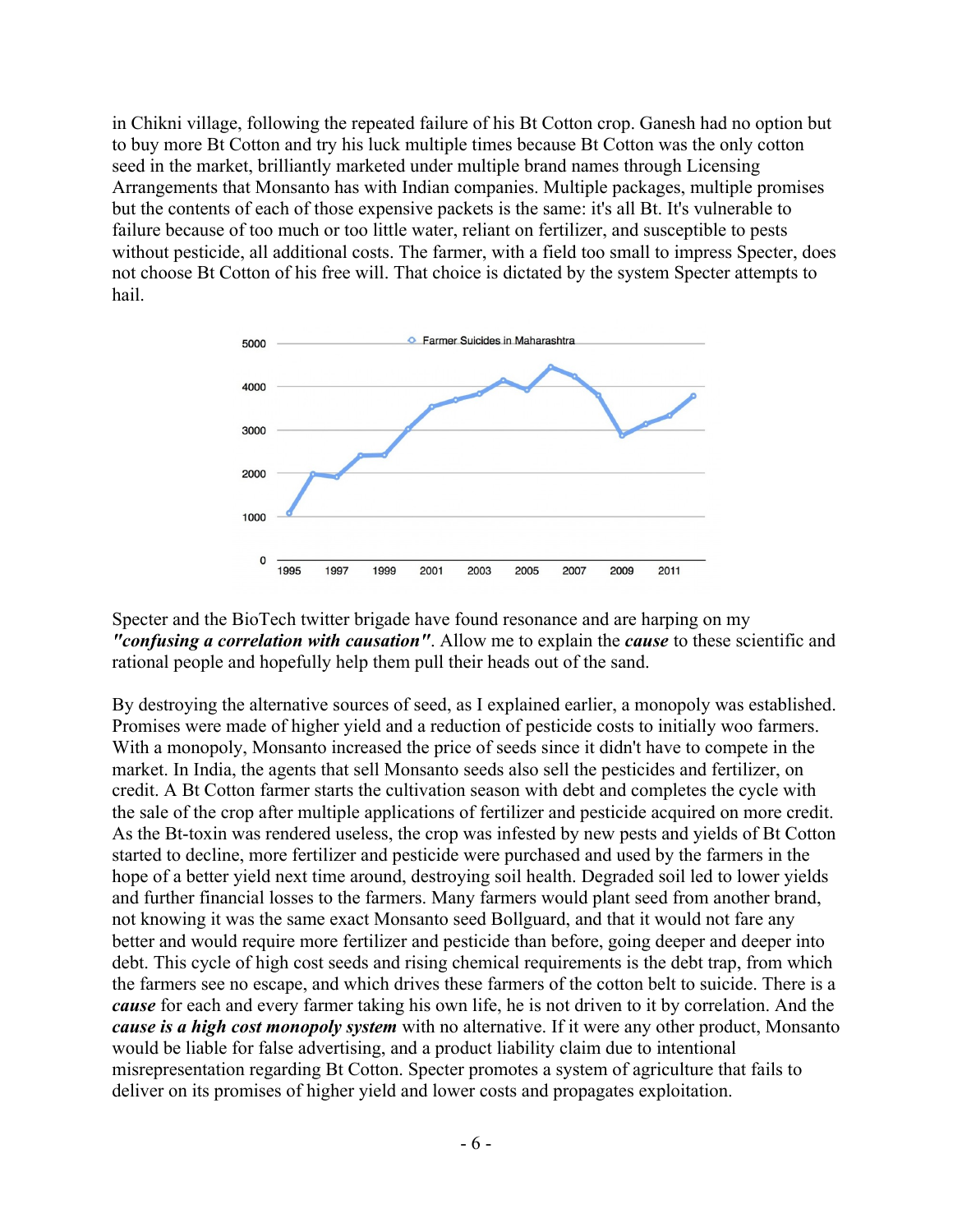## Not only does Specter support a system which leaves no alternatives for farmers, he also promotes the force feeding of consumers, with GMOs, including victims of disasters.

"In 1999, ten thousand people were killed and millions were left homeless when a cyclone hit India's eastern coastal state of Orissa. When the U.S. government dispatched grain and soy to help feed the desperate victims, Shiva held a news conference in New Delhi and said that the donation was proof that "the United States has been using the Orissa victims as guinea pigs" for genetically engineered products. She also wrote to the international relief agency Oxfam to say that she hoped it wasn't planning to send genetically modified foods to feed the starving survivors. When neither the U.S. nor Oxfam altered its plans, she condemned the Indian government for accepting the provisions."

Specter is ill informed about the cyclone in Orissa, or he copied this information from another inaccurate report accusing me of making the cyclone victims starve. The US aid was a blend of corn and soy, not grain. The agency distributing it was C.A.R.E. After the cyclone in 1999 that devastated the east coast of India, Navdanya was involved in the rehabilitation of the victims on the ground in Orissa and has been involved in such efforts each time there has been a calamity in that region. The shipment Specter mentions, under a humanitarian guise, was an attempt to circumvent India's ban on the import of GMOs. The farmers who received the tainted shipment called it inedible. A nondescript mixture of soy and corn is not food for rice eating peoples. We tested this mixture and found it to be genetically engineered corn and soya. The results were sent to the Health Ministry and *the Government ordered an immediate stop to the illegal import of GMOs*. The hybrid rice available in the market would not grow in the saline soil left behind by the cyclone. Navdanya provided the farmers with salt-tolerant varieties to allow them to rebuild their livelihoods and for them to have food. The Orissa farmers, later, shared their salt-tolerant seeds with the victims of the tsunami that hit Tamil Nadu in 2004. Monsanto, through its influence in USAID, has used every natural and climate disaster to push its GMO seeds on devastated communities, including Haiti after the earthquake, where farmers protested against this imposition. Monsanto has also taken thousands of patents on climate resilience in traditional seeds and has acquired climate research corporations to exploit the vulnerability of communities in the future. This is not humanitarian from any perspective.

Specter is also supporting the Biotech Industry attack on Governments passing GMO labelling laws in the U.S. Coincidentally, following *The New Yorker* piece, Michael Specter just wrote another piece questioning GMO labeling in America. The Biotech Industry is now suing the state of Vermont for its labeling laws. The grounds of Monsanto's suit is that labeling their product would infringe on Monsanto's first amendment right. Specter's two articles work very well together. An obvious question is whether Specter set out to do a profile on me at all or whether this was a calculated attempt to attack the burgeoning anti-GMO movement within the US? Both articles were conveniently timed to mislead consumers in the US about legislation in their own country by using fallacies about the situation in India.

"Between 1996, when genetically engineered crops were first planted, and last year, the area they cover has increased a hundredfold—from 1.7 million hectares to a hundred and seventy million. Nearly half of the world's soybeans and a third of its corn are products of biotechnology. Cotton that has been engineered to repel the devastating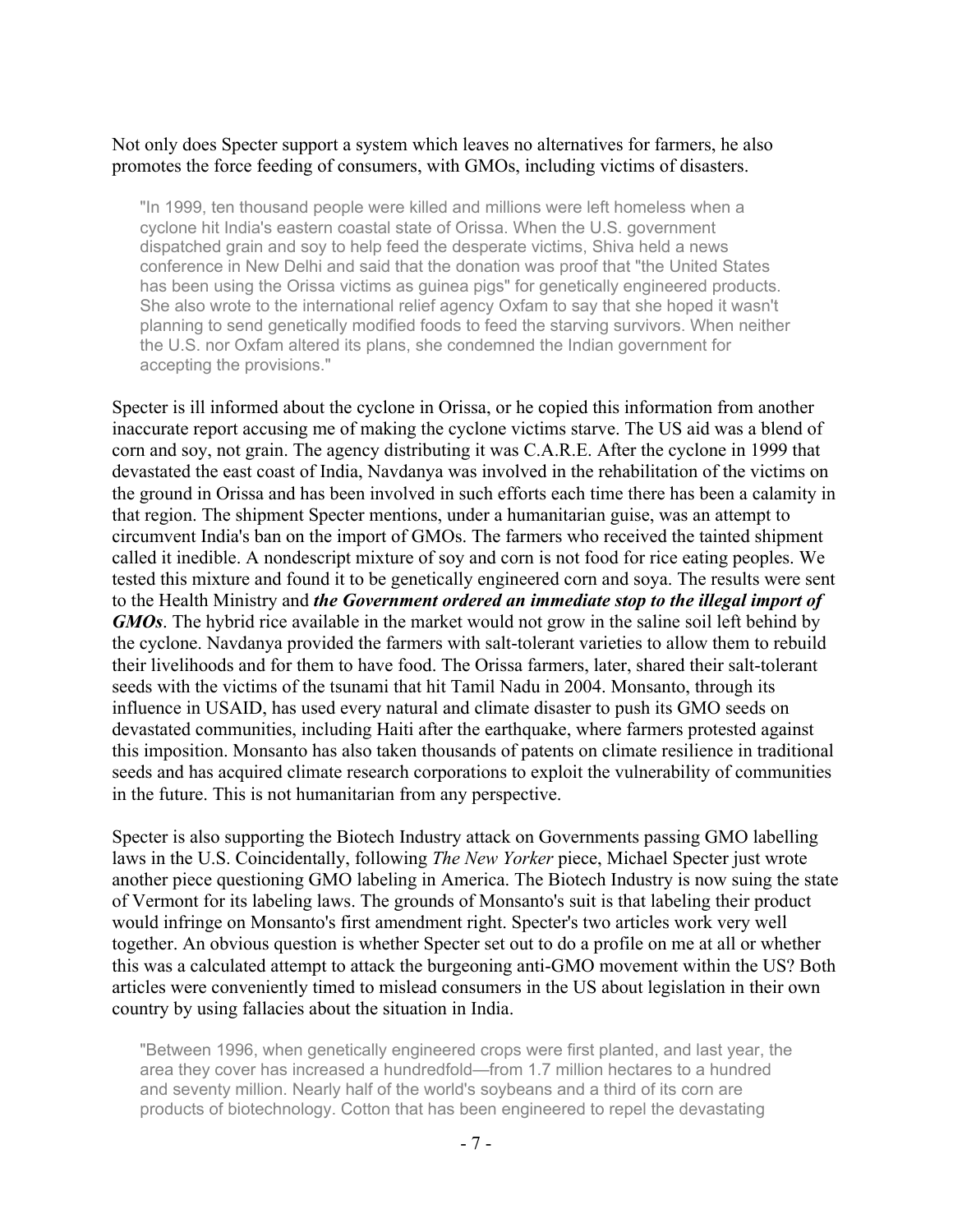bollworm dominates the Indian market, as it does almost everywhere it has been introduced."

Being the only seed in the market through monopoly would, of course, be domination. The Btcotton seed is not dominating markets because it is effective. Bt-cotton has led to the emergence of resistance to Bt in the Bollworm and the emergence of pests that never affected cotton earlier, forcing the increased use of pesticides accompanied by lower yields. Specter quotes acreage but fails to mention that in the US, Round-Up Ready corn and soya are plagued by super-weeds. The only new 'technologies' being touted by the Biotech Industry are Bt and Ht (Herbicide Tolerant). Both these 'technologies' have failed to deliver on what they promised- the control of pests and weeds. This is because they got the science wrong, the ecological science that allows us to understand pests and weed control, and the evolution of resistance in pests and weeds.

Almost a century and a quarter after *The Jungle Book*, Specter is stuck in Kipling's India. He uses imagery of elephants and natives to subtly invoke a fetishized idea of eastern cultures that resonates with a western perspective, a truly romantic one.

"The majority of local farmers travel to the market by bullock cart. Some walk, and a few drive. A week earlier, a local agricultural inspector told me, he had seen a cotton farmer on an elephant and waved to him. The man did not respond, however, because he was too busy talking on his cell phone."

The third person account of a farmer on an elephant with a mobile phone makes for a lovely visual. What is Specter trying to achieve with this? There is an implication of contradictions here, an idea that milestones in 'development', like the cell phone, symbols of modernity, have no place in the same frame as an elephant. If Specter looked around, listened and understood, he would have noticed that the cell phone is a necessity of life in the 21st century, even in India. In fact, India has more mobile phone subscribers than the US. We also have elephants and they do exist together. Elephants cost more than a midsize car, to buy and to keep, especially in a semiarid area like Aurangabad.

Invoking imagery of a quaint India reveals an ethnographic prejudice that fits right into the strategy of seemingly 'helping' India while extracting, like colonizers, capital and natural resources from the colonies. In ways other than the obvious, Specter sounds like an Angrez Sahib (English Sahib) describing the 'natives' in 1943, when he notes

"skin the color of burnt molasses and the texture of a well-worn saddle"

One can only hope that he may overcome his disdain of non-white, non-industrial populations, Indian farmers, and farmers in general, because he seems to view them as inferior and incapable of feeding themselves and their growing population even though the Food and Agriculture Organization reports that 70% of global food comes from small farms. It shows the sort of narrow minded thinking that is paraded as reason in a bid to justify the imposition of GMOs to create new sources of royalties. A system of food production that accounts for only 30% of the food people eat cannot be presented as a solution to hunger.

Specter attempts to use the 100-degree heat and dusty roads to distract from the elephant in the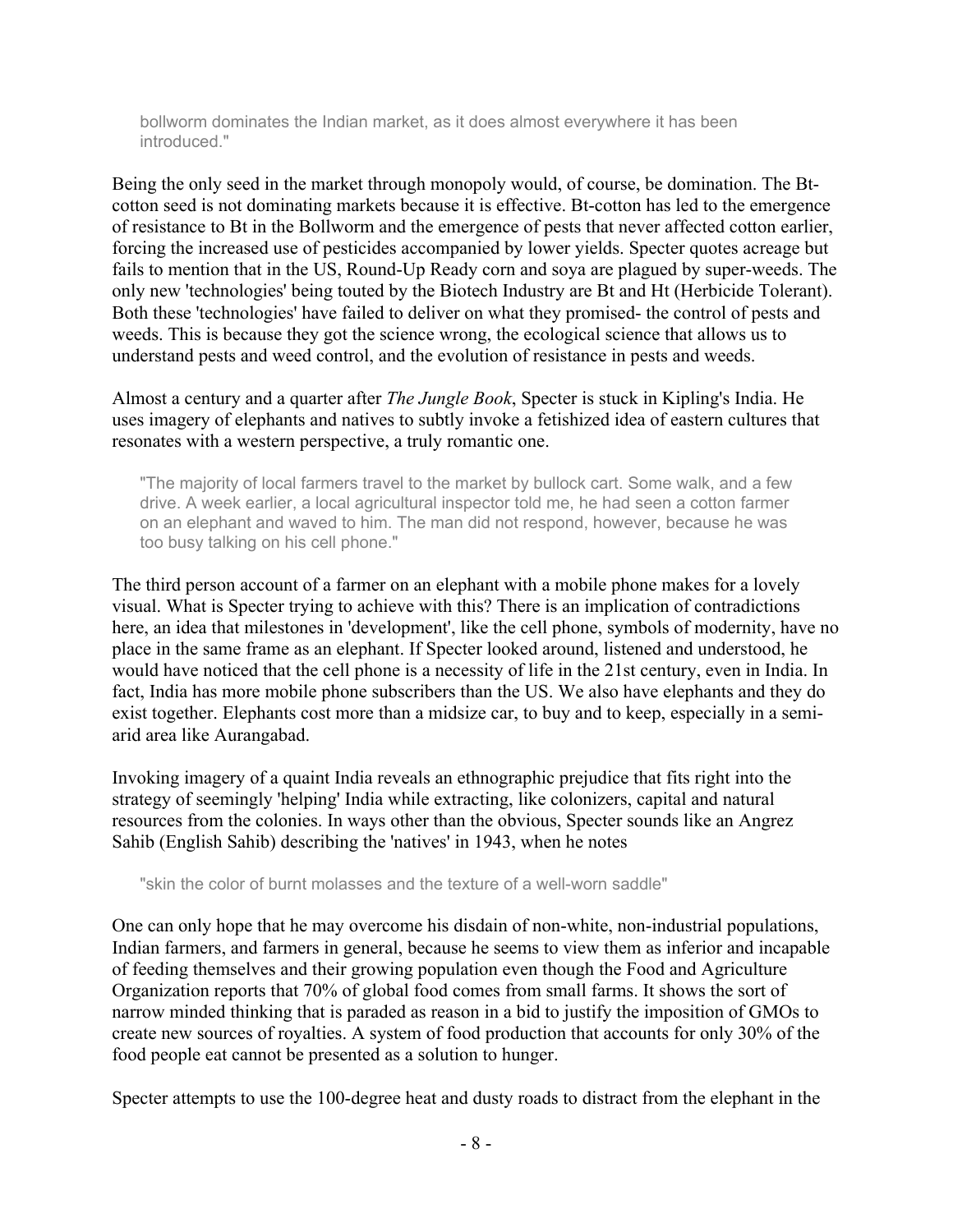room, which incidentally has a farmer riding it, no cell phone, just crippling debt. How are second-hand stories from one village, during a fleeting visit "a scientific study" about the situation across the 3,500,000 hectares of cotton cultivation in Maharashtra State. I have been going to Vidarbha in Maharashtra since 1982 when we launched *Samvardhan*, the national organic movement, from Gandhi's ashram in Seva Gram. I have seen, first-hand, a proud region of hard working, productive farmers, growing diverse and multiple crops, reduced to indebtedness and a complete desperation. And Navdanya has been working in this devastated region for the past two decades to create hope and alternatives for the farmers and the widows of those who were driven to suicide. The crisis we witness today is like the crisis created by colonialism. Specter mentions the Great Bengal Famine but only provides partial information.

"In 1943 alone, during the final years of the British Raj, more than two million people died in the Bengal Famine. "By the time we became free of colonial rule, the country was sucked dry," Suman Sahai told me recently."

The Bengal Famine was caused by the ongoing war as well as a tax in which the British took 50% of every farmer's crop. This sort of taxation, in today's India has taken the form of royalties, especially in cotton. Even before a seed has been planted, money has left the farm and made its way to St. Louis. It can't be difficult to see the similarity between seed monopolies and colonialism.

The real reason for the Bengal Famine was speculation—as evidenced by Amartya Sen's extensive work—that drove the prices of food so high that most people could not afford it. It was mostly a man-made famine. The same system of speculation that caused famines, like that of 1943, exists today. It's now more organized, more lethal and captained by Wall Street. Large Agri-business, armed with near-monopoly power, increase prices beyond market determined increases in costs.

Although, Specter writes about India becoming an exporting nation, he hides the fact that as a result of 'Free Trade' India has now become heavily dependent on imports of oil-seeds and pulses—staples for millions of Indians. In the nineties, because of the North American Free Trade Agreement (NAFTA), prices of tortillas in Mexico City rose sharply while the price of corn, sold by Mexican farmers, went down. Free trade does not imply free-market, and more often than not it means the poor go hungry while profits of corporations, especially in agriculture, increase.

International financial speculation has played a major role in food price increases since the summer of 2007. Specter quotes import and export data many times in his piece. Most of this trade is mandated by trade agreements written by these very corporations. Due to the financial collapse in America, speculators moved from financial products to land and food, which explains the increasing speculation on food and land-grab. This directly affects prices in domestic markets. Many countries are becoming increasingly dependent on food imports. Speculators bet on artificially created scarcity, even while production levels remain high. Based on these predictions, Big Agriculture has been manipulating the markets. Traders keep stocks away from the market in order to stimulate price increases and generate huge profits afterwards.

In Indonesia, in the midst of the soya price hike in January 2008, the company PT Cargill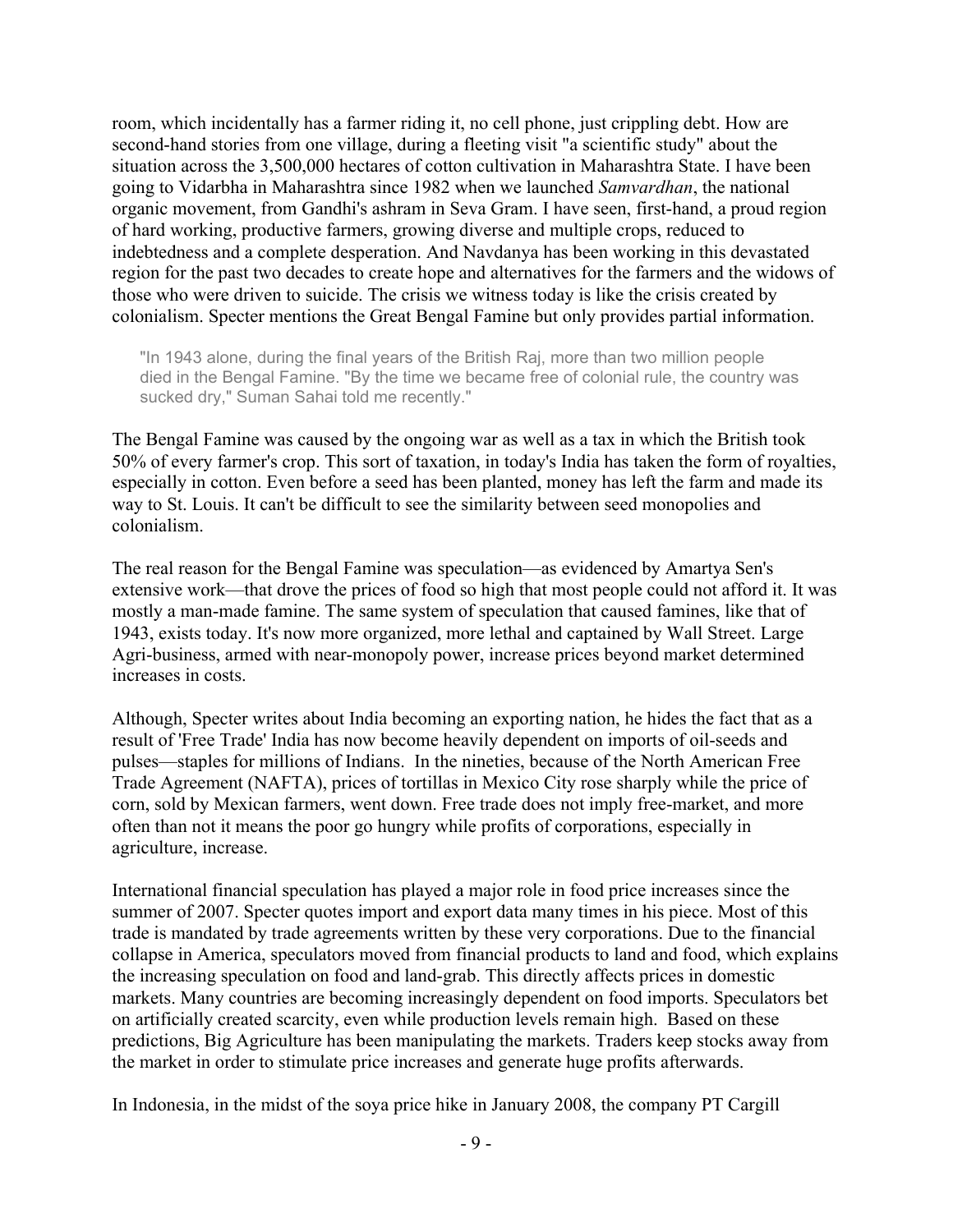Indonesia was still keeping 13,000 tons of soybeans in its warehouse in Surabaya, waiting for prices to reach record highs. This artificial inflation of prices is a result of profits to be made from financial speculation, and creates hunger when there is actually enough food to feed everyone on the planet. Frederick Kaufman, in his *Harpers Magazine* article entitled, "How Wall Street starved millions and got away with it", writes that "*imaginary wheat bought anywhere affects real wheat bought everywhere*."

Specter would have served *The New Yorker* and himself well by doing a little more research before narrating the stories from his trip to India. His one-day trip speaking with one farmer and a nameless agricultural inspector is hardly part of scientific reasoning. Specter's piece is ripe with fabrication. He says he went and met cotton farmers near Aurangabad in:

"late spring, after most of the season's cotton had been picked."

For the record, in the Maharashtra state, cotton is a Kharif crop, sown in June or July depending on the monsoon and harvested between the months of November and February. It is unlikely that the farmers would have waited for Mr. Michael Specter to show up this May so that he could catch the tail end of the harvest. As curiously, Specter chose not go to the Vidarbha region with the most Bt-Cotton related farmer suicides.

We work with the farmers and the widows in Vidarbha to rebuild their lives and give them hope. Farmers that have escaped the debt-trap created by Bt Cotton and it's ancillary requirements of chemical fertilizers and pesticides have done so through the use of seeds made available through organic farming and community seed banks set up by Navdanya. Through the availability of these seeds and not having to buy pesticides and fertilizers, the net income of these farmers has increased.

Nilesh, a Bt cotton farmer in Chikni village in Yavatmal District, for an acre in 2013-14, spent rup1,860 for seeds, rup1,000 for pesticides, rup1,500 for fertilizer, rup500 for irrigation. Without adding any other expenses he might have had his expenses amount to rup4,860 per acre. His yield per acre of 1 quintal (100 kg) that sold for rup4600 left him with a lossof rup260 per acre. In contrast, Marotirao Deheka who farms organically in Pimpri village in Yavatmal District spent rup400 on seeds, rup750 on irrigation, rup3,000 on all other costs to a lower total of rup4,150 per acre. Yet, his yield of 3 quintals, which sold for rup15000, earned him a net *profit* of rup10,850.

The role of "journalist-turned-activist", or more accurately "pundit," we now see across the pro-GMO lobby. Take the case of the British "activist", Mark Lynas, who touts himself as an anti-GMO turned pro-GMO activist. Following his conversion, he has subsequently written extensively in favor of GM crops. But no one in the UK's anti-GMO movement had ever heard of Mark Lynas – until his much publicized talk in Oxford. Like Specter, Lynas has become one of the strongest, most articulate voices for the GMO movement. The question remains – are these journalists "sponsored" by the GMO movement? Or are they simply writers who believe that GMO crops are good for the world (despite information to the contrary)?

Whatever is the case, it's undeniable that the pro-GMO lobby is adopting a more sophisticated approach to its propaganda machine. It has turned its story of debt, hunger and suicide into the